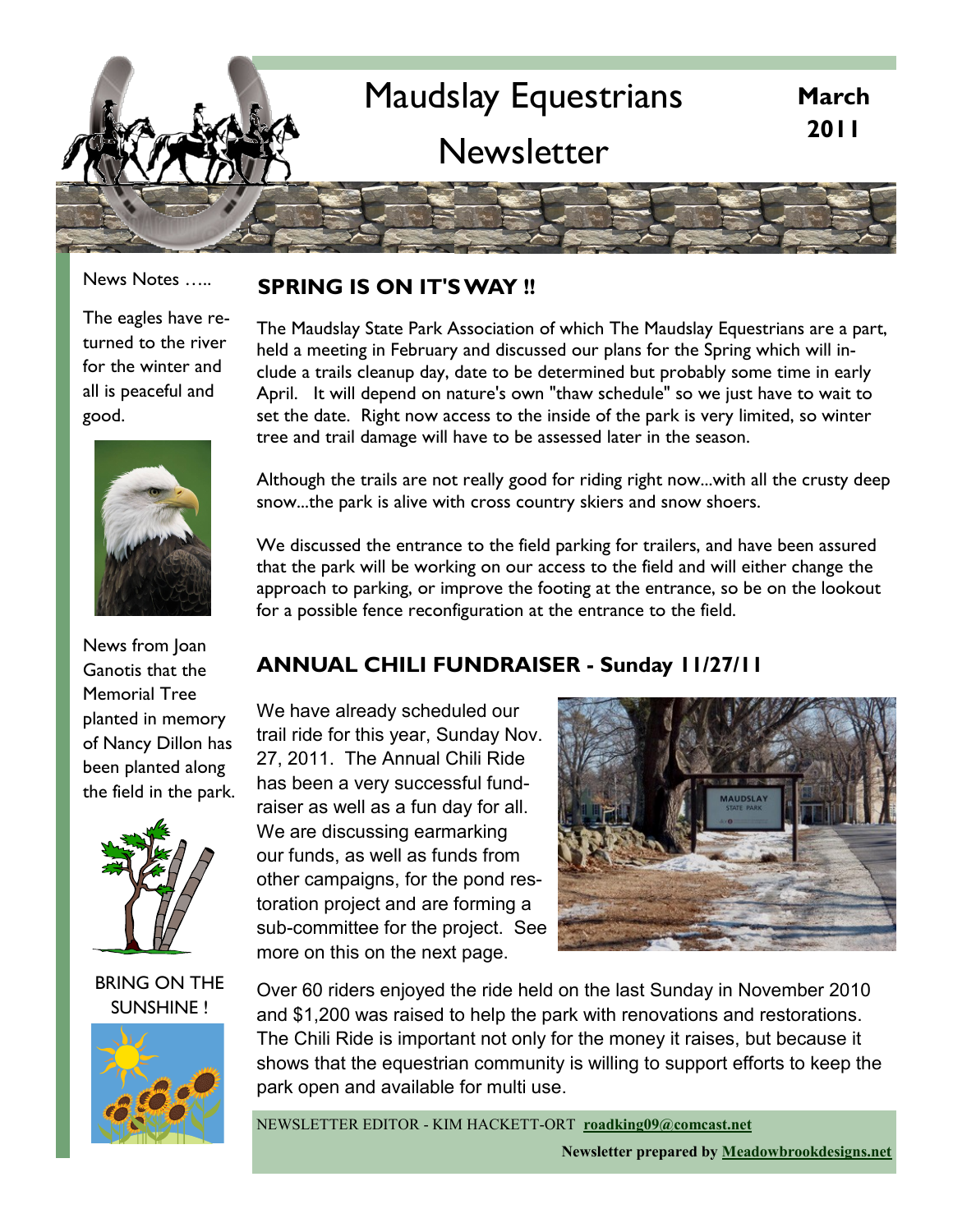### Page 2 Maudslay Equestrians Newsletter and the Case 2 Maudslay Page 2

#### **The Bridge - An Iconic symbol of the Park**

The three arched bridge that connects the two sides of the park is frozen and is usually the last part of the park to thaw in Spring. The bridge spans the reflecting pond and connects the park to the mile loop which borders the river on one side and is lined with rhododendrons on the backside.

The bridge is one of the hallmarks of the park and is part of our equestrian trail system. The mortar on the bridge



#### *As we discussed at the Maudslay Meeting in February, sadly, both the bridge and the pond are showing signs of age and are in need of our attention.*

#### **The Reflecting Pond - In danger of fading away**

The pond teams with life in the Spring where the turtles can be seen sunning themselves, one of the first signs of spring. The pond restoration is not an easy project. Due to a variety of reasons, including beaver damage, our beautiful reflecting pond is drying up and becoming a hazard instead of the beautiful, peaceful retreat it was intended to be.

We are exploring several options available to address these two issues and restore them back to their original condition. Pictures of the area as it was originally conceived are available for view at the park headquarters, as well as many other pictures of the Maudslay properties and gardens in their glory days.

We have contacted the officials at DCR and we are looking forward to working with the state on a possible restoration project. As with any major project, funding is needed.

We, as an equestrian group, have already given the park over \$2,000.00 in donations and will continue to promote our "adopt an acre" program which goes directly to the park

See the next page for information about the Adopt An Acre Program as well as membership in the Maudslay Park Association



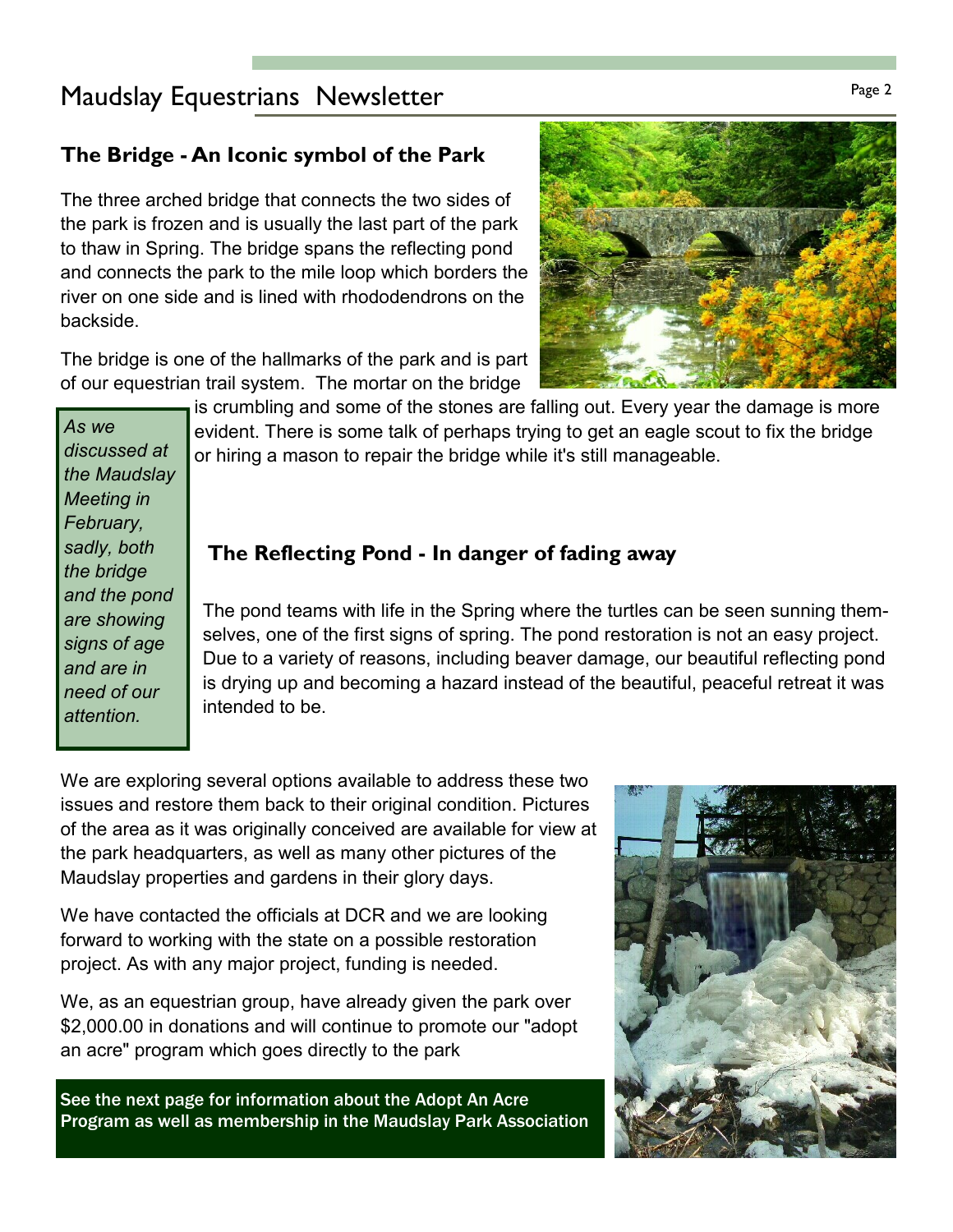#### **Adopt An Acre Program**

The Maudslay State Park Association invites individuals and groups to share its goal of preserving and protecting the natural beauty of Maudslay State Park by participating in the **Adopt-An-Acre** program.

**Adopt-An-Acre** allows sponsorship of a favorite spot at Maudslay State Park for one year. The adoption fee is \$50.00 per acre and includes free membership to the Maudslay State Park Association, also known as the "Friends Group". Members receive a seasonal newsletter and a seasonal calendar of events.

All participants in the **Adopt-An-Acre** program will be showcased at the Visitor's Center at Maudslay State Park and in the "Maudslay Views" newsletter, a seasonal publication distributed by the Maudslay State Park Association.

Funds raised by the **Adopt-An-Acre** program will be earmarked for the General Fund of the Maudslay State Park Association to maintain and enhance the park as determined by its Board of Directors

To **Adopt-An-Acre**, please complete an application and mail it along with your check to: **Adopt-An-Acre**, Maudslay State Park Association, 74 Curzon Mill Road, Newburyport, MA 01950

**Adopting-An-Acre** does not require any maintenance of the acre site by the Adopting party nor does it allow any demarcation of the site by the Adopting party.

#### **Maudslay State Park Association Membership**

The Maudslay State Park Association (MSPA) is a non-profit, tax-exempt membership organization dedicated to the preservation and protection of the natural, historical, and horticultural resources of Maudslay State Park.

The MSPA aims to promote educational, cultural and recreational use of the Park consistent with the conservation of its terrain; to support the quiet enjoyment of the land; and to foster research and education about the history of the Maudslay property.

#### **The Park and Horses ………….**

The Park continues to provide a haven for horseback riders. Here we have a place virtually free from deerfly in the summer, with cool breezes provided by the Merrimack River and the nearby Atlantic Ocean. Intrusions by motorized vehicles are non-existent except for the occasional park ranger's vehicle. There is easy access to a flat, dry grassy field for trailer parking as well as access to public toilets. The trails are well maintained with beautiful views of rolling meadows and the Merrimack

River. Pathways wind through towering pines and acres of mountain laurel and rhododendrons. It is a place designed for the genteel enjoyment of the outdoors.

For a \$2 parking fee, you can spend the day riding and picnicking and return home refreshed and happy. Please consider joining the Association and/or donating your time for our Park Work Days and Trail Cleanup Days.

# *Association.*  **Maudslay State Park**



*The Adopt An Acre Program Application is on the back page.*

*We have also included a membership application for the Maudslay State Park* 

*Get involved !!!*